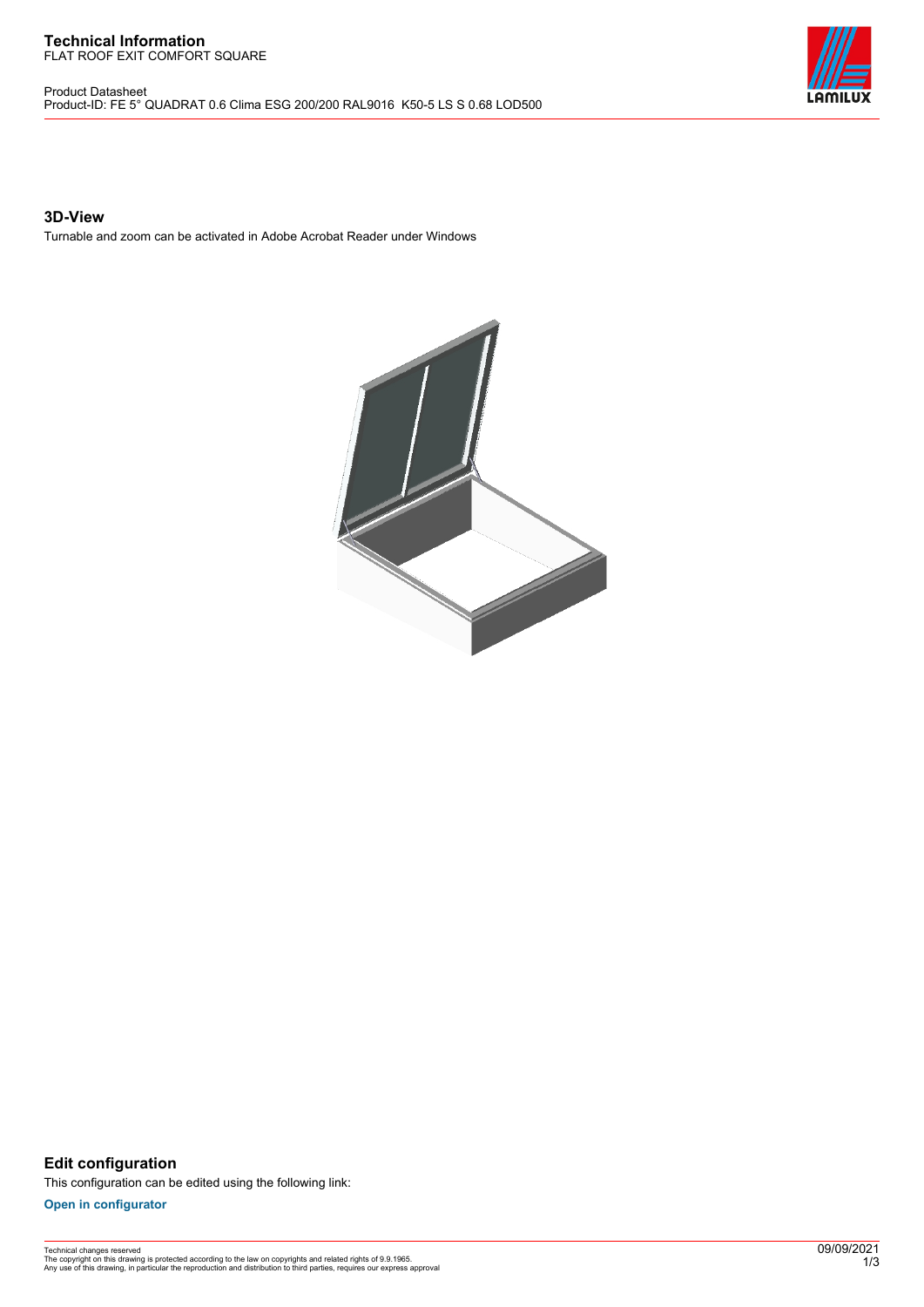

# **Product Features**

| <b>Attribute</b>                                                                                            | <b>Value</b>                                                    |
|-------------------------------------------------------------------------------------------------------------|-----------------------------------------------------------------|
| FLAT ROOF EXIT COMFORT SQUARE                                                                               |                                                                 |
| product ID                                                                                                  | FE 5° QUADRAT 0.6 Clima ESG 200/200 RAL9016 K50-                |
|                                                                                                             | 5 LS S 0.68 LOD500                                              |
| level of detail                                                                                             | <b>LOD 500</b>                                                  |
|                                                                                                             | lower LOD value = simplified selection and reduced              |
|                                                                                                             | geometry                                                        |
| show upper part open                                                                                        | yes                                                             |
| <b>UPPER PART</b>                                                                                           |                                                                 |
| order size, top roof edge size (OKD) [cm]                                                                   | 200 / 200                                                       |
| emergency power supply                                                                                      | no                                                              |
| note!                                                                                                       | Emergency power supply for second escape route, no<br>SHEV!     |
| glazing                                                                                                     |                                                                 |
| type of glazing                                                                                             | heat insulant glass                                             |
| transparency                                                                                                | clear                                                           |
| alarm loop                                                                                                  | no                                                              |
| shading                                                                                                     | no                                                              |
| color selection                                                                                             |                                                                 |
| colour assignment outside                                                                                   | selection                                                       |
| colour range                                                                                                | standard (RAL 9016)                                             |
| internal colour deviant                                                                                     | no                                                              |
| <b>DRIVE</b>                                                                                                |                                                                 |
| type of drive                                                                                               | 24 V                                                            |
| YOUR CONFIGURATION HAS THE FOLLOWING QUALITIES                                                              |                                                                 |
| OKD length                                                                                                  | 200 cm                                                          |
| OKD width                                                                                                   | 200 cm                                                          |
| voltage                                                                                                     | 24 V                                                            |
| thermal transition Ug                                                                                       | ca. 0.6 W/(m <sup>2</sup> K)                                    |
| noise insulation level Rw,p                                                                                 | ca. 39 dB                                                       |
| light transmission T                                                                                        | ca. 72 %                                                        |
| energy transmission g                                                                                       | ca. 51 %                                                        |
| snow load                                                                                                   | 0.68 kN/m <sup>2</sup> (assumption and basis of interpretation) |
| product standard                                                                                            | EN 1873-2                                                       |
| fall-through protection                                                                                     | fall-through proof (according to GS BAU 18)                     |
| construction material class upstand                                                                         | E (according to EN 13501-1)                                     |
| construction material class glazing                                                                         | A1 (according to EN 13501-1)                                    |
| hail resistance class                                                                                       | HW5 (according to VKF standard)                                 |
| NOTE! After checking the local conditions, the design of the glazing and the drive may have to be adjusted. |                                                                 |